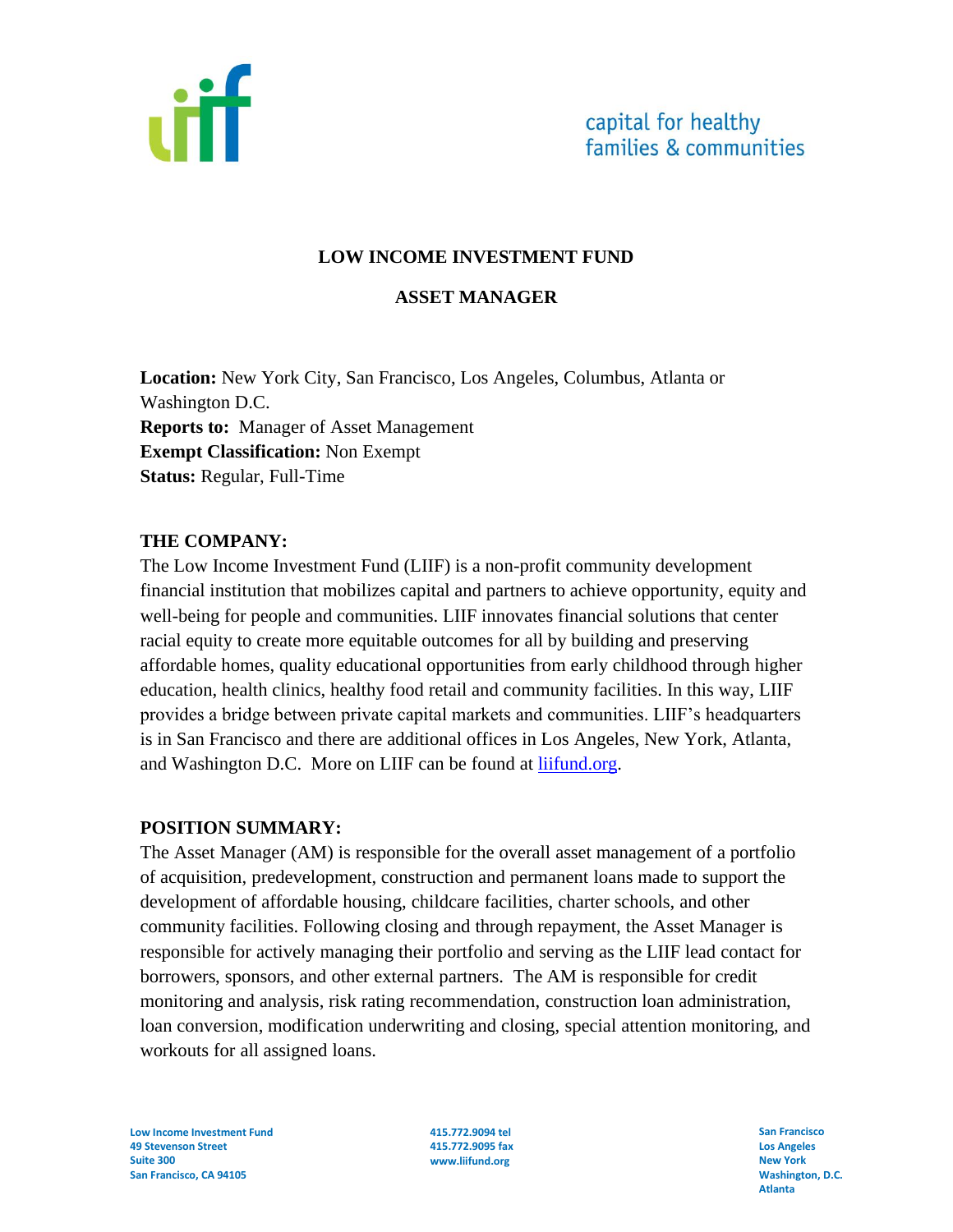

## **REPORTING RELATIONSHIPS:**

The Asset Manager reports to the Manager of Asset Management. The Asset Manager will work closely with the Manager of Asset Management, Director of Asset Management and Loan Administration (DAMLA), Chief Credit Officer (CCO), Regional Directors and Deputy Directors, Loan Officers, and Loan Administrators as well as colleagues in the Early Childhood Education, Structured Products, and Finance teams in an effort to meet LIIF's lending goals and objectives. The Asset Manager will communicate with borrowers, third party lenders, attorneys and other external parties, as appropriate.

### **Essential Functions**

### **Asset Management**:

- **Loan Monitoring** The Asset Manager will be responsible for the ongoing asset management of a portfolio of affordable housing, health providing facilities, charter schools, and community facility loans, including construction loans' monitoring and draws approvals. These positions also include developing a relationship with each borrower and conducting regular loan monitoring reviews. The Asset Manager will prepare credit reviews for each loan on a regular schedule to review overall asset and credit quality, including performance against original underwriting expectations. Such reviews evaluate information including borrower/sponsor financial condition and operating performance, rent rolls, project status reports, covenant tracking and compliance, and overall analysis of the credit condition of the borrower/sponsor, as informed by a complete understanding of LIIF's relationship with and exposure to the sponsor developed in collaboration with the Loan Officer and other LIIF staff. The Asset Manager is responsible for risk analysis and making risk-rating recommendations to senior management by integrating and analyzing these data and making judgments on their significance and quality.
- **Construction Disbursement Management** The Asset Manager will review and approve the construction draw packages prepared by loan administration. This review includes review of disbursement tracker, AIA documentation, construction monitoring's site observation reports, and title reports. The AM/SAM ensures LIIF construction funds are disbursed in compliance with loan documentation, loan budget, lien law, and designated timelines. The AM/SAM monitors the construction budget and timeline, and takes proactive steps to support on time and on budget project delivery, which may include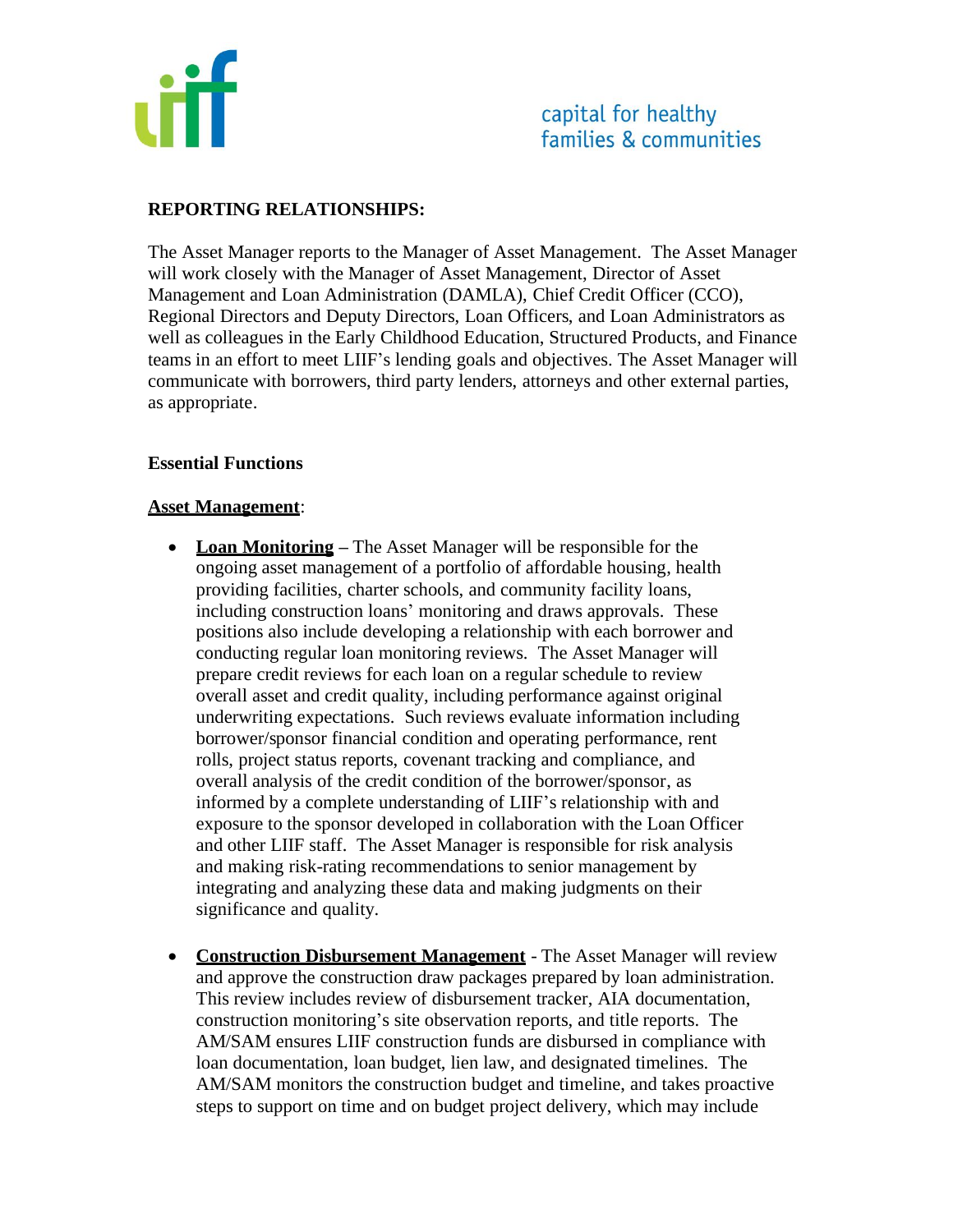

regular calls with construction teams, management of budget line item reallocation, or ensuring borrower secures additional funding for project overages.

- **Site Visits** The Asset Manager will conduct regular site visits and prepare site visit reports for loans in his/her portfolio in accordance with lending procedures.
- **Special Attention Loans –** The Asset Manager will work under the direction of the Chief Credit Officer, Manager of Asset Management, and DAMLA in managing special attention or non-performing loans in their portfolio including but not limited to: conducting site inspections, appraisal reviews, borrower and project financial analyses; participating in developing loan restructuring strategies and alternatives; monitoring compliance with loan restructure agreements, and preparing monitoring reports and action plans.
- **Loan Workouts** Asset Managers are responsible for loan workouts for transactions within their portfolio. For loans at the work-out stage, the SAM conducts a thorough credit analysis of the loan, including researching loan history, reviewing existing loan documentation, and analyzing financial statements of the borrower and, where applicable, the real estate asset. Working closely with LIIF's legal counsel, the CCO, Manager of Asset Management, and DAMLA, the SAM proposes and implements an action plan and workout strategy for each troubled loan.
- **Portfolio Data Collection and Reporting –** The Asset Manager will collect portfolio credit data and analysis in support of audits and reports managed by Structure Products, Finance, and Originations teams such as those for S&P, DOE, and the CDFI Fund.

## **Underwriting**

• **Loan Extensions and Modifications –** The Asset Manager will be responsible for any required loan extensions and modifications in his/her portfolio. For loans where the borrower is seeking an extension or modification, the Asset Manager will work closely with the borrower to provide an assessment of the necessity, feasibility and credit- worthiness of such extension or modification, and communicate same with the Manager of Asset Management, DAMLA, and the Chief Credit Officer. The Asset Manager will conduct an analysis of the credit and then make and support a recommendation as to the extension or modification terms and conditions, if an extension or modification is deemed appropriate.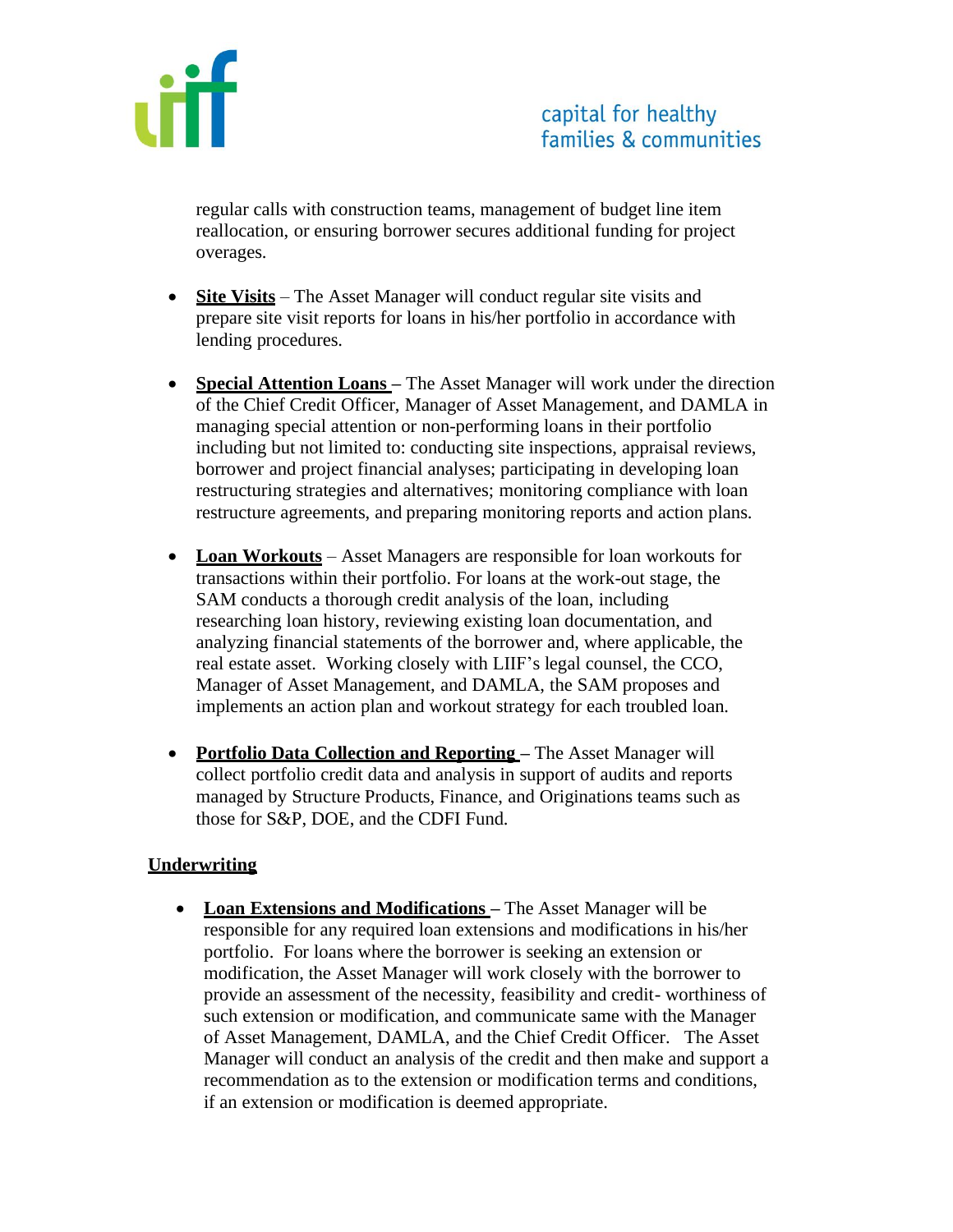

• **Conversion** – The Asset Manager will manage conversion of loans from product type, which may involve updated credit underwriting and loan closing.

**Customer Service:** The Asset Manager will maintain a positive and professional relationship with LIIF colleagues and LIIF customers and business partners (which include third party lenders, attorneys and other external parties such as appraisers) by both initiating and responding promptly to any and all requests in a responsive, consistent, and accurate manner.

# **SKILLS REQUIRED:**

The ideal candidate for this position will have these key qualifications:

- For Asset Manager, one to two years of experience in real estate-based lending and/or business lending, including borrower contact, credit analysis, due diligence and loan documentation.
- Proficiency in analyzing financial statements of for-profit and nonprofit organizations and their real estate operations (in particular, rental housing and community facilities occupied by a single tenant). Familiarity with basic accounting principles including the ability to translate cash to accrual accounting and vice versa.
- Familiarity with federal, state, and local government funding sources for capital and operating needs of multi-family housing, special needs housing, and community facilities (e.g., child care centers, educational programs, health clinics, etc.)
- Working experience with both private sector financial institutions and public agencies
- Basic familiarity with business law concepts including contracts, loan collateral, uniform commercial code, creditors' rights and forms of business organization and sufficient knowledge to review and negotiate loan documents.
- Proficiency with Microsoft Office Suite Programs, and other database software
- Excellent skills in managing multiple tasks requiring strong attention to detail